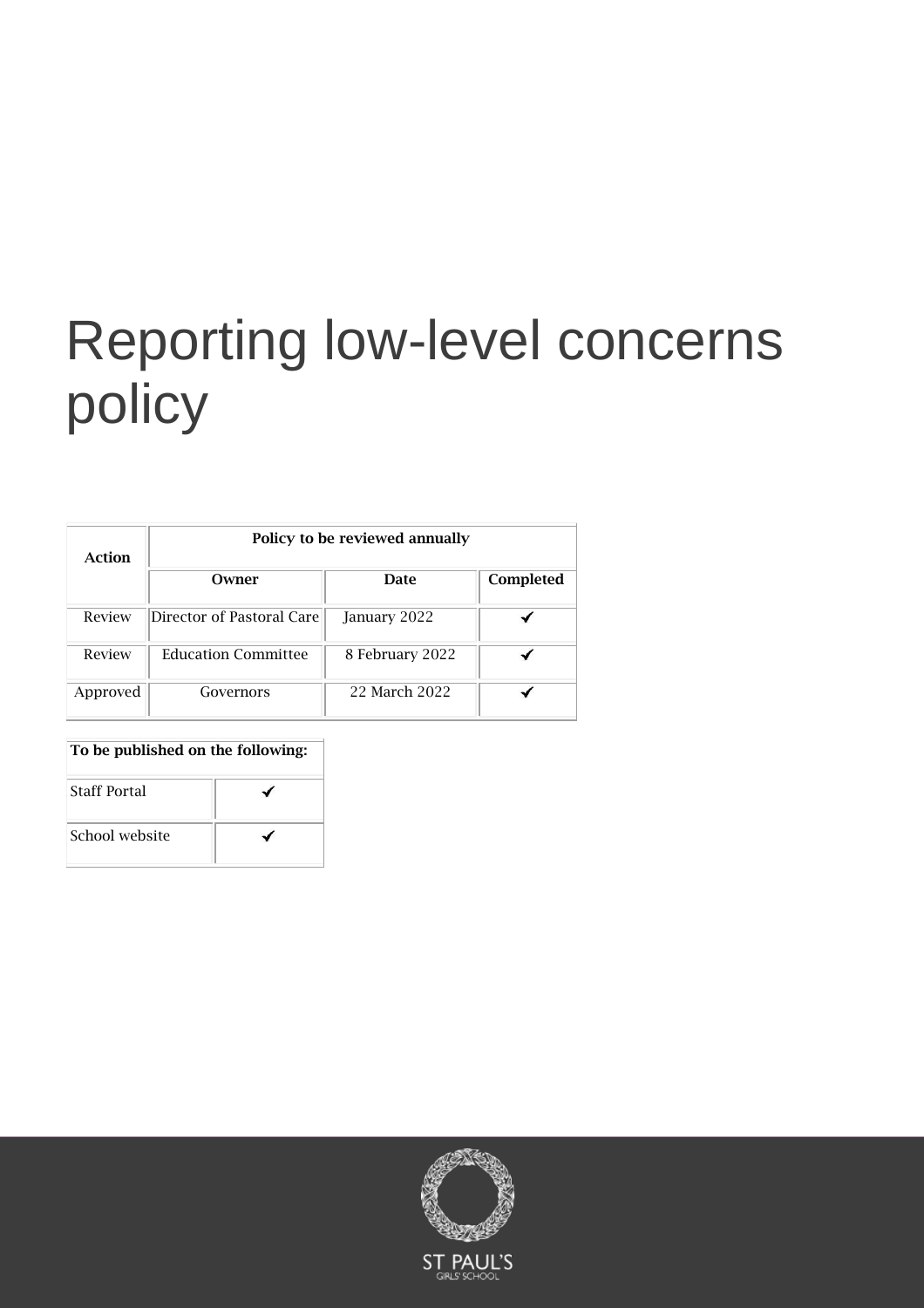## **Contents**

| 1.  | Statement of intent              |   |
|-----|----------------------------------|---|
| 2.  | Legal framework                  |   |
| 3.  | Definitions                      | 2 |
| 4.  | Roles and responsibilities       |   |
| 5.  | Prevention amongst staff         | 4 |
| 6.  | Reporting concerns               |   |
| 7.  | Self-reporting                   | 6 |
| 8.  | Evaluating concerns              | 6 |
| 9.  | Acting on concerns               | 6 |
| 10. | Record keeping                   | 8 |
| 11. | Monitoring and review            | 8 |
| 12. | Low-level concern reporting form | 9 |

## 1. Statement of intent

1.1 St Paul's Girls' School understands the importance of acknowledging, recording and reporting all safeguarding concerns, regardless of their perceived severity. We understand that, while a concern may be low-level, that concern can escalate over time to become much more serious.

1.2 Our school prides itself on creating a safe and prosperous environment for students, and our staff are expected to adhere to high standards of behaviour when it comes to professional conduct regarding students. The school has clear professional boundaries of which all staff are made aware and to which they will adhere. We are committed to ensuring that any safeguarding concerns are dealt with as soon as they arise and before they have had a chance to become more severe, to minimize the risk of harm posed to our students and other children.

# 2. Legal framework

2.1 This policy has due regard to all relevant legislation and statutory guidance including, but not limited to, the following:

- UK General Data Protection Regulation (UK GDPR)
- Data Protection Act 2018
- DfE (2021) 'Keeping children safe in education 2021'
- DfE (2018) 'Working Together to Safeguard Children'

2.2 This policy operates in conjunction with the following school policies:

- Safeguarding (Child Protection) Policy
- Staff Code of Conduct
- Whistleblowing Policy
- **Staff Data Protection Policy**
- Behaviour Policy
- Supervision Of Students Policy
- Document Retention and Disposal Policy

## 3. Definitions

3.1 For the purposes of this policy, a low-level concern is defined as any concern had about an adult's behaviour towards, or concerning, a child that does not meet the harms threshold (see below) or is otherwise not serious enough to consider a referral at the time of its reporting. Low-level concerns refer to behaviour on the part of a staff member towards students that is considered inappropriate in line with statutory safeguarding advice, the Staff Code of Conduct, and the 'Appropriate and inappropriate behaviour' subsection of this policy.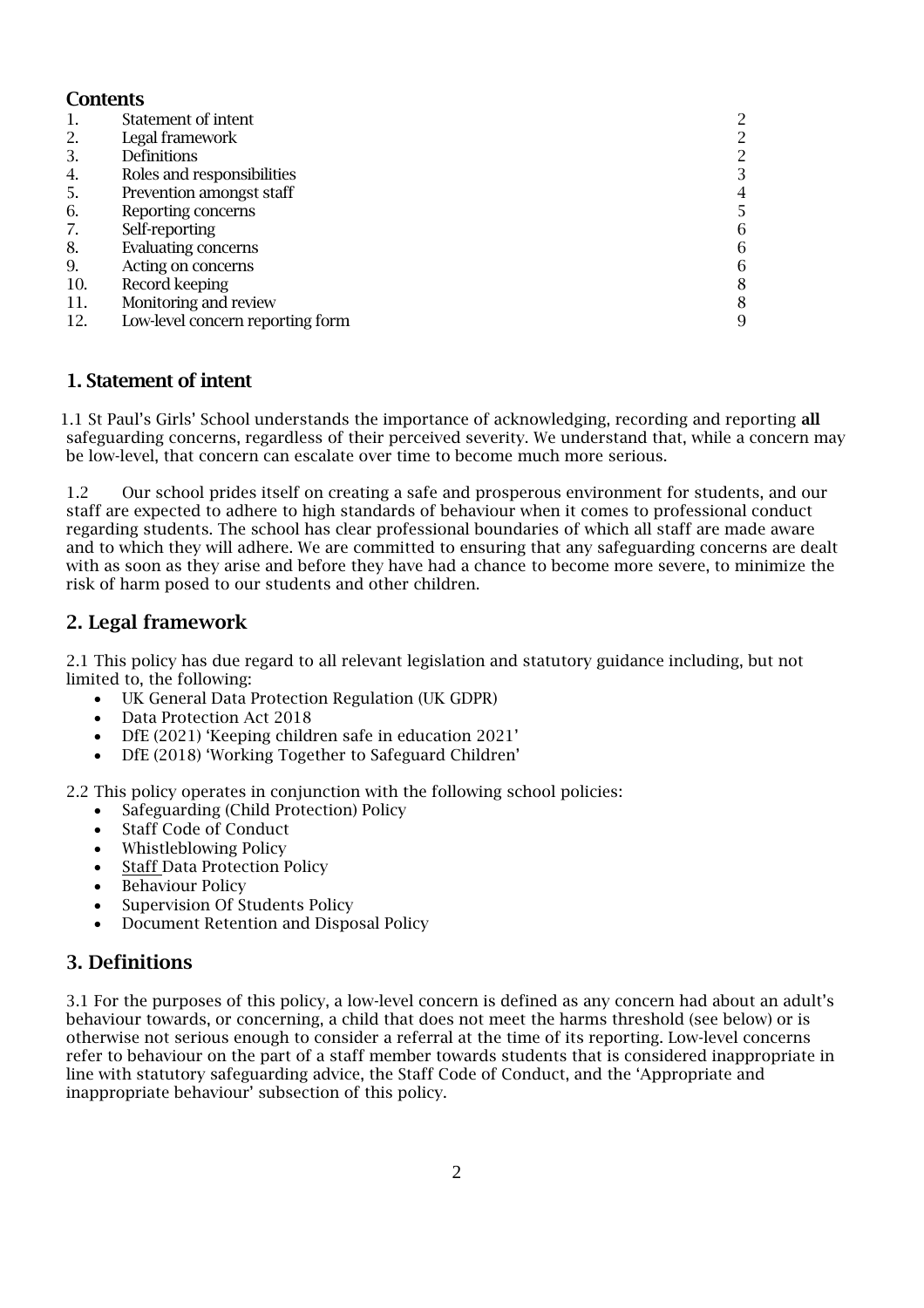3.2 Low-level concerns are differentiated from concerns that can cause harm. The harms threshold is the point at which a concern is no longer low-level and constitutes a threat of harm to a child. This threshold is defined as accusations that an adult has:

- Behaved in a way that has harmed a child or may have harmed a child.
- Possibly committed a criminal offence against, or related to, a child.
- Behaved towards a child in a way that indicates they may pose a risk of harm to children.
- Behaved in a way that indicates they may not be suitable to work with children, including behaviour that has happened outside school.

3.3 While low-level concerns are, by their nature, less serious than concerns which meet the harms threshold, the school understands that many serious safeguarding concerns, e.g., child sexual abuse, often begin with low-level concerns, e.g., being overly friendly with children. The school will ensure that all staff are aware of the importance of recognising concerns before they escalate from low-level to serious, wherever possible.

# 4. Roles and responsibilities

4.1 The Governing Board is responsible for:

- Ensuring that the school complies with its duties under child protection and safeguarding legislation.
- Ensuring that policies, procedures and training opportunities with regard to reporting safeguarding concerns are compliant and effective.
- Guaranteeing that there is an effective Staff Code of Conduct that outlines behavioural expectations.
- Ensuring that a suitably trained DSL has been appointed, alongside deputy DSLs where appropriate.
- Ensuring that there are robust reporting arrangements, including inter-agency collaboration.
- Ensuring that there are appropriate procedures in place to handle allegations and low-level concerns reported against members of staff.

4.2 The High Mistress is responsible for:

- Being a point of contact for all staff when they have safeguarding concerns, whether serious or low-level.
- Assessing whether safeguarding concerns about staff members meet the threshold for being termed an allegation, or whether they are low-level concerns.
- Implementing this policy, and all related policies, throughout the school, and ensuring that staff adhere to it at all times.
- Safeguarding students' wellbeing and maintaining public trust in the teaching profession and in the school's reputation.
- Ensuring that all staff have undertaken safeguarding training.
- Ensuring that all staff have an ongoing awareness of low-level concerns and reporting procedures.

4.3 The DSL is responsible for:

- Being a point of contact for all staff when they have safeguarding concerns, whether serious or low-level.
- With the High Mistress, assessing whether safeguarding concerns about staff members meet the threshold for being termed an allegation, or whether they are low-level concerns.
- Following all procedures outlined in this policy for acting upon low-level concerns.
- Liaising with the High Mistress, staff members, HR, the governing board and all relevant agencies to act upon concerns, where necessary.
- Keeping detailed, accurate and secure records of all low-level concerns and any actions taken.

4.4 Staff are responsible for:

• Adhering to all the relevant policies and procedures, including acting within the Staff Code of Conduct at all times.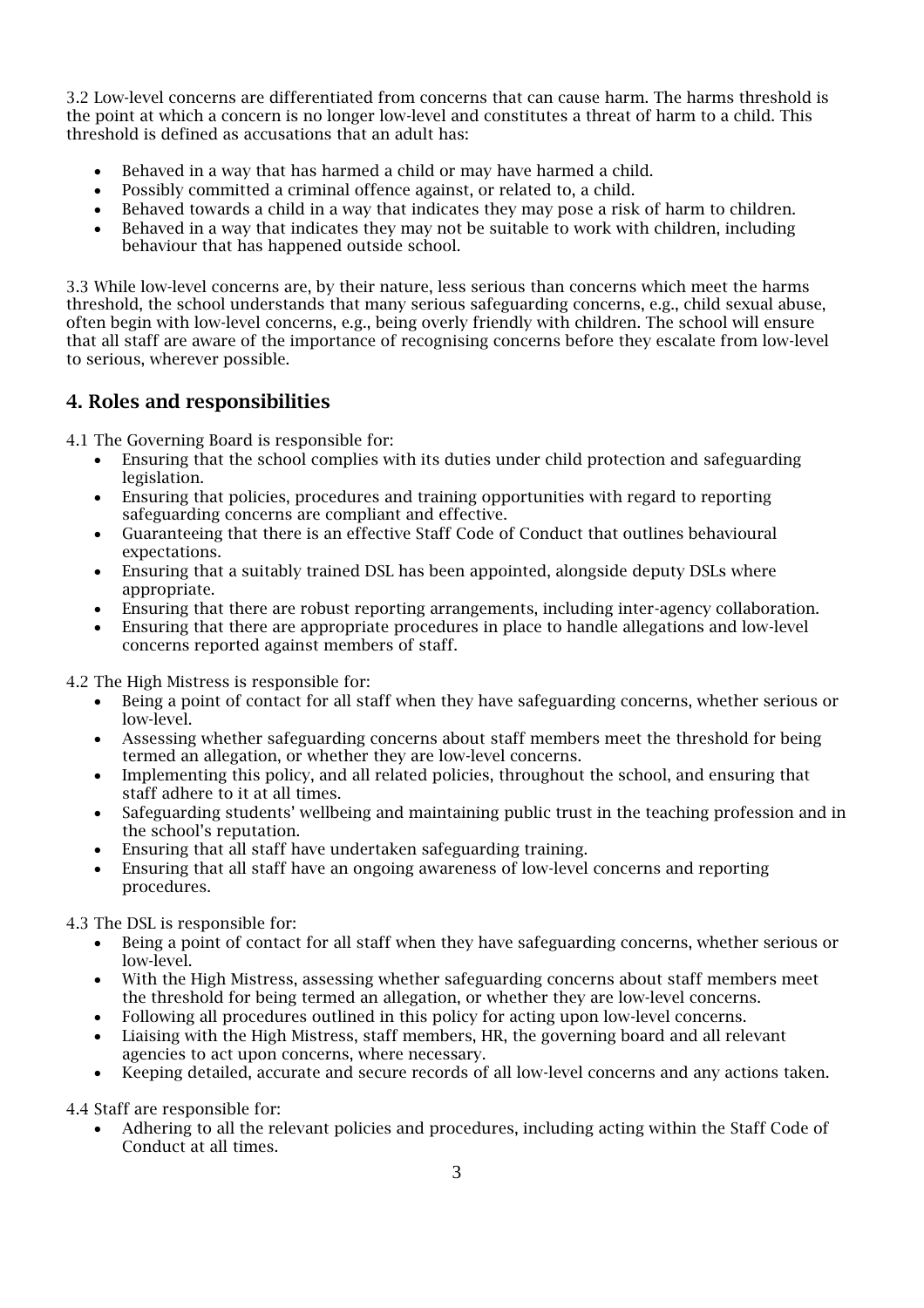- Interacting with students in a way that is respectful and appropriate for their level of authority and has due regard to the power imbalance between students and staff members.
- Understanding the importance of reporting low-level concerns.
- Reporting all safeguarding concerns they may have about students immediately.
- Reporting all safeguarding concerns they may have about the behaviour of a member of staff immediately.

## 5. Prevention among staff

#### Appropriate and inappropriate behaviour

5.1 The school will ensure that all staff members are aware of the standards of appropriate behaviour expected towards students.

5.2 Staff will ensure that they pay due regard to the fact that:

- They are in a unique position of trust, care, responsibility, authority and influence in relation to students.
- There is a significant power imbalance in the student-staff dynamic.
- There are more stringent expectations on their behaviour with regard to students due to their position as a professional adult with a duty of care.

5.3 Staff will remain aware of the fact that all students under the age of 18, regardless of the phase and year group they are at within the school, are children by law – as a result, staff will ensure that they do not assume maturity on behalf of a student and do not engage with students as they would with their own peers. Staff will be aware that where there is any doubt regarding whether the behaviour of another adult is appropriate this should be reported to the DSL immediately.

#### Recognising a low-level concern

5.4 Inappropriate behaviour can exist on a wide spectrum, from inadvertent or thoughtless behaviour to behaviour which is ultimately intended to enable abuse. Examples of inappropriate

- behaviour that would constitute a low-level concern that should be reported to the DSL include: • Being overly friendly with children – this could include, but is not limited to, communicating
- with a child through personal social media or allowing inappropriate conversations or enquiries to occur with students, e.g., conversations that are about a staff member's personal life or are of a sexual nature.
- Having favourites this could include, but is not limited to, calling students by pet names or terms of endearment or buying students gifts.
- Taking photographs of children on a personal mobile phone or device.
- Engaging with a child on a one-to-one basis in a secluded area.

5.5 Staff will be aware that some of the above low-level concerns may meet the harms threshold depending on certain factors, e.g., the age or needs of the child or the content of exchanged messages, and that some of the above incidents may not be concerns in context, e.g., a pre-approved, one-to-one meeting with a child behind a closed door between the child and a school counsellor who has received all appropriate safety checks. For further guidance, please see the Supervision of Students Policy.

5.6 Staff will also be made aware that behaviour which raises concerns may not be intentionally inappropriate, and that this does not negate the need to report the behaviour. Staff members who engage in low-level inappropriate behaviour in relation to students inadvertently will be made aware and supported to correct this behaviour in line with the Staff Code of Conduct. The High Mistress Senior Deputy and DSL will also evaluate whether additional training would be beneficial for any staff members exhibiting concerning behaviour, or the staff cohort as a whole where low-level concerning behaviour is seen more widely.

### School culture

5.7 The school understands that spotting the early signs of harmful behaviour towards children can be difficult, and that many will be hesitant to report concerns they have about their colleagues' behaviour, particularly the behaviour of their superiors. Staff are encouraged to maintain an attitude that recognises that abuse can happen anywhere, in any setting, and that anyone can be a perpetrator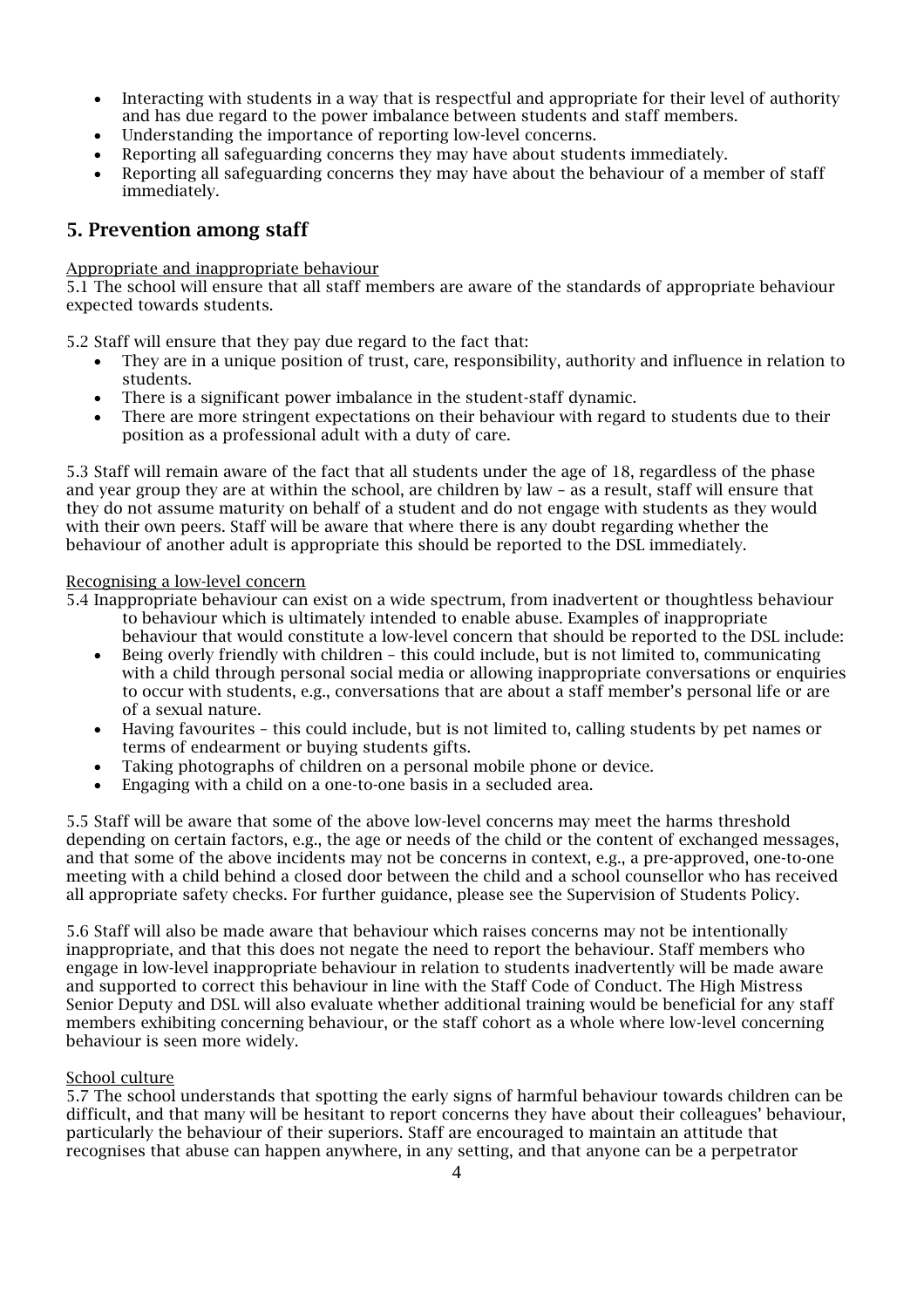regardless of their age, sex, level of authority, personality, etc.

5.8 The school will ensure that all staff members have received training as part of their induction that outlines appropriate behaviour towards students. All staff will read, understand and adhere to the 'Appropriate and inappropriate behaviour' subsection of this policy, as well as the Staff Code of Conduct and the Safeguarding (Child Protection) Policy.

5.9 Staff will address any questions they have regarding safeguarding to the DSL. The school will work to foster an environment where personal and professional boundaries are clearly set and respected for all individuals in the school community, e.g., students are not treated as friends and an appropriate professional distance is maintained by staff.

5.10 The school will ensure that all staff are sufficiently trained surrounding the reporting of safeguarding concerns as part of their induction, and that refresher training is conducted as necessary. The school will ensure that all staff understand how to recognise and report safeguarding concerns. Staff will be trained to identify concerning or problematic behaviour towards students that may indicate a safeguarding concern, and how to identify signs of abuse or harm in students.

#### Evaluating school culture following concerns

5.11 The school will ensure that appropriate consideration is given to the school's culture and whether or not it has enabled the inappropriate behaviour to occur. The High Mistress will review whether any changes need to be made to relevant policies or training programmes in light of any evaluations of the school's culture, in order to achieve an open and transparent culture that deals with all concerns promptly and appropriately.

## 6. Reporting concerns

6.1 The school will promote a culture in which safeguarding students is the uppermost priority, beyond any perceived professional loyalties to colleagues, ensuring that staff are actively encouraged to report concerns, regardless of their relationship with the staff member.

6.2 Staff will report all safeguarding concerns they have to the High Mistress or DSL or Senior Deputy immediately in line with the procedures laid out in the Safeguarding (Child Protection) Policy. Staff members will report concerns without undue delay. Where the report concerns a specific incident, staff members will report their concerns no later than 24 hours after the incident where possible. Staff members will be aware that concerns are still worth reporting even if they do not seem serious.

6.3 Staff members will report their concerns to the High Mistress, or DSL or Senior Deputy Head verbally, or by submitting a Low-level Concern Reporting Form (at section 12 of this policy). When submitting concerns, staff will take care to ensure that they observe the Safeguarding (Child Protection) Policy and protect the identity of all individuals to which the concern pertains as far as possible.

6.4 Staff members may request anonymity when reporting a concern, and the school will endeavour to respect this as far as possible. The school will not, however, promise anonymity to staff members who report concerns in case the situation arises where they must be named, e.g., where it is necessary for a fair disciplinary hearing. In line with the Whistleblowing Policy, staff will be protected from potential repercussions caused by reporting a genuine concern.

6.5 Where a low-level concern relates to the High Mistress, it should be reported to the Chair of Governors.

6.6 Where a low-level concern relates to a person employed by a supply agency or a contractor to work in the school, staff will also be required to report this to the High Mistress, who will, in turn, inform the employer of the subject of the concern.

6.7 All concerns reported will be documented in line with the Safeguarding (Child Protection) Policy.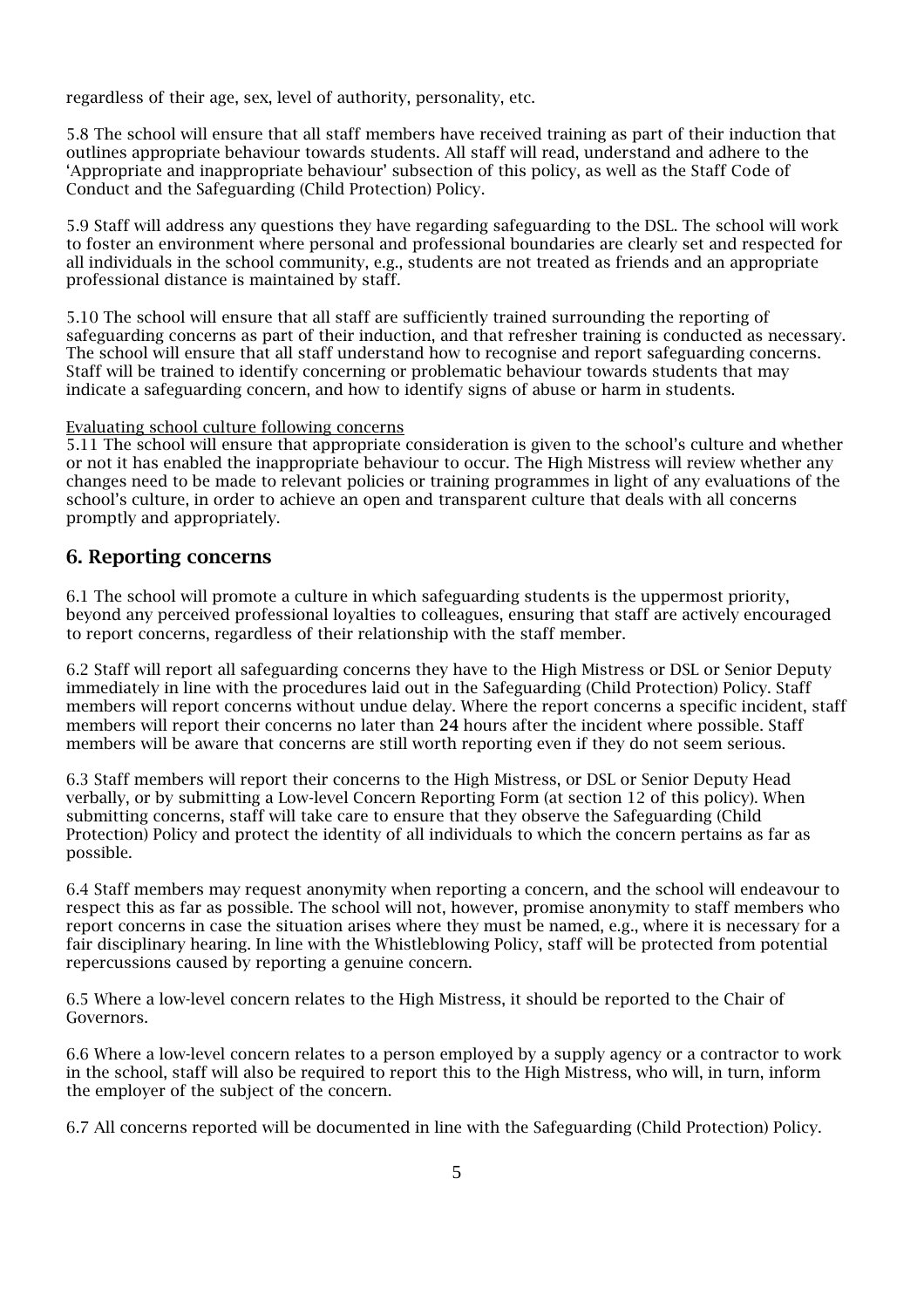# 7. Self-reporting

7.1 On occasion, a member of staff may feel as though they have acted in a way that:

- Could be misinterpreted.
- Could appear compromising to others.
- They realise, upon reflection, falls below the standards set out in the Staff Code of Conduct and the Safeguarding (Child Protection) Policy

7.2 The school will ensure that an environment is maintained that encourages staff members to selfreport if they feel as though they have acted inappropriately or in a way that could be construed as inappropriate upon reflection. The High Mistress, Senior Deputy and DSL will, to the best of their abilities, maintain a culture of approachability for staff members, and will be understanding and sensitive towards those who self-report.

7.3 Staff members who self-report will not be treated more favourably during any resulting investigations than staff members who were reported by someone else; however, their self-awareness and intentions will be taken into consideration.

## 8. Evaluating concerns

8.1 Where the High Mistress is notified of a safeguarding concern, they will use their professional judgment to determine if the concern is low-level or if it must be immediately escalated, e.g., where a child is at immediate risk of harm. When deciding if a concern is low-level, the High Mistress will discuss the concern with the DSL and the Senior Deputy and will seek advice from external agencies where there is any doubt about how seriously to take the concern. When seeking external advice, the High Mistress will ensure they adhere to the Data Protection Policy, and the information sharing principles outlined in the Safeguarding (Child Protection) Policy, at all times.

8.2 To evaluate a concern, the High Mistress, Senior Deputy and DSL will:

- Speak to the individual who raised the concern to determine the facts and obtain any relevant additional information.
- Review the information and determine whether the behaviour displayed by the individual about whom the concern was reported is consistent with the Staff Code of Conduct and the law.
- Determine whether the concern, when considered alongside any other low-level concerns previously made about the same individual, should be reclassified as an allegation and dealt with alongside the Safeguarding (Child Protection) Policy, Allegations Against Staff section.
- Consult with, and seek advice from, external agencies when in doubt over the course of action to follow.
- Speak to the individual about whom the concern has been raised to inform them of the concern and to give them an opportunity to respond to it.
- Ensure that accurate and detailed records are kept by the DSL of all internal and external conversations regarding evaluating the concern, and any actions or decisions taken.

## 9. Acting on concerns

### Where the concern is unfounded

9.1 If it is discovered upon evaluation that the low-level concern refers to behaviour that was not considered to be in breach of the Staff Code of Conduct, the Safeguarding (Child Protection) Policy and the law, the High Mistress (or Senior Deputy/DSL) will speak to the individual about whom the concern was made to discuss their behaviour, why and how the behaviour may have been misconstrued, and what they can do to avoid such misunderstandings in the future. The High Mistress (or Senior Deputy/DSL) will also speak to the individual who shared the concern, outlining why the behaviour reported is consistent with school standards and the law. The High Mistress (or Senior Deputy/DSL) will take care to ensure that conversations with individuals who reported concerns that transpired to be unfounded do not deter that individual from reporting concerns in the future.

9.2 The High Mistress will discuss the concern with the Senior Deputy and DSL to discern whether the behaviour, and the reporting of this behaviour, is indicative of ambiguity in the school's policies or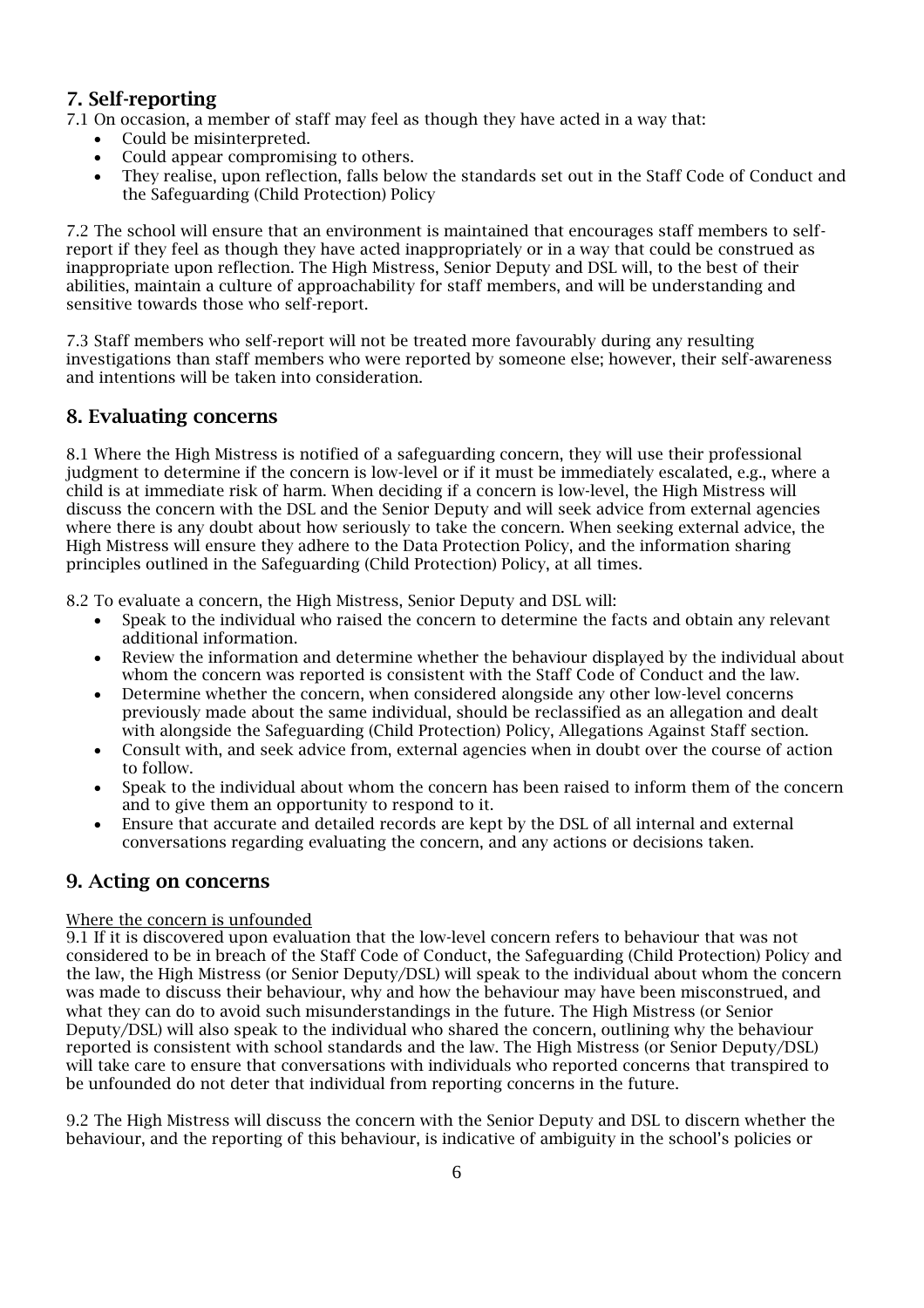procedures, or the training it offers to staff. Where such ambiguity is found, the Senior Deputy, DSL and High Mistress will work together to resolve this with input from other staff members, as necessary.

#### Where the concern is low-level

9.3 Where the High Mistress in discussion with the Senior Deputy and DSL, determines that a concern is low-level, the school will respond to this in a sensitive and proportionate manner. The following procedure will be followed:

- The DSL holds a meeting with the individual about whom the concern was reported, during which they will:
	- o Talk to the individual in a non-accusatory and sympathetic manner.
	- $\circ$  Inform them of how their behaviour was perceived by the individual who reported the concern (without naming them, where possible).
	- $\circ$  Clearly state how their behaviour was inappropriate and problematic.  $\circ$  Discuss the reasons for the behaviour with the individual.
	-
	- $\circ$  Discuss the reasons for the behaviour with the individual.  $\circ$  Inform the individual clearly why their behaviour needs to Inform the individual clearly why their behaviour needs to change.
	- Discuss any support that the individual may require to achieve the proper standards of behaviour.
	- o Allow the individual the opportunity to respond to the concern in their own words.

9.4 The DSL asks the individual to re-read the Staff Code of Conduct depending on the nature of the concern.

9.5 The DSL, Senior Deputy and the High Mistress will consider whether the individual should receive guidance, supervision or any further training.

9.6 Where considered appropriate in the circumstances, the DSL will develop an action plan, with input from the individual, that outlines ongoing and transparent monitoring of the individual's behaviour and any other support measures implemented to ensure the staff member's behaviour improves.

9.7 Where it is necessary to under-take an investigation into the behaviour, this will be done discreetly, and information will only be disclosed to individuals on a need-to-know basis.

9.8 Where any student or other individual has been made to feel uncomfortable by the individual's behaviour, they will be offered pastoral support, where appropriate.

9.9 The DSL will ensure that all details of the low-level concern, including any resultant actions taken, are recorded and securely stored in line with the Safeguarding (Child Protection) Policy and the Data Protection Policy. The High Mistress will ensure that these records are kept organised and up to date, in keeping with the Document Retention and Disposal Policy and that it is easy to refer back to them if any other concerns are reported about the same individual.

9.10 The specific approach to handling low-level concerns will be adapted on a case-by-case basis. It is unlikely that a low-level concern will result in disciplinary procedures; however, individuals may be given warnings in line with the Disciplinary Policy and Procedure where behaviour does not improve once it is brought to their attention. Where behaviour does not improve over a longer period of time, the concerns will be escalated and dealt with in line with the Safeguarding (Child Protection) Policy, Allegations Against Staff section.

### Where the concern is serious

9.11 The High Mistress may decide upon evaluation that a concern is more serious than the reporter originally thought, e.g., when viewed in conjunction with other evidence or other concerns made about the same individual. Where this decision is made, the concern will be escalated, and dealt with as an allegation. The High Mistress will then follow the procedures laid out in the Safeguarding (Child Protection) Policy, Allegations Against Staff section.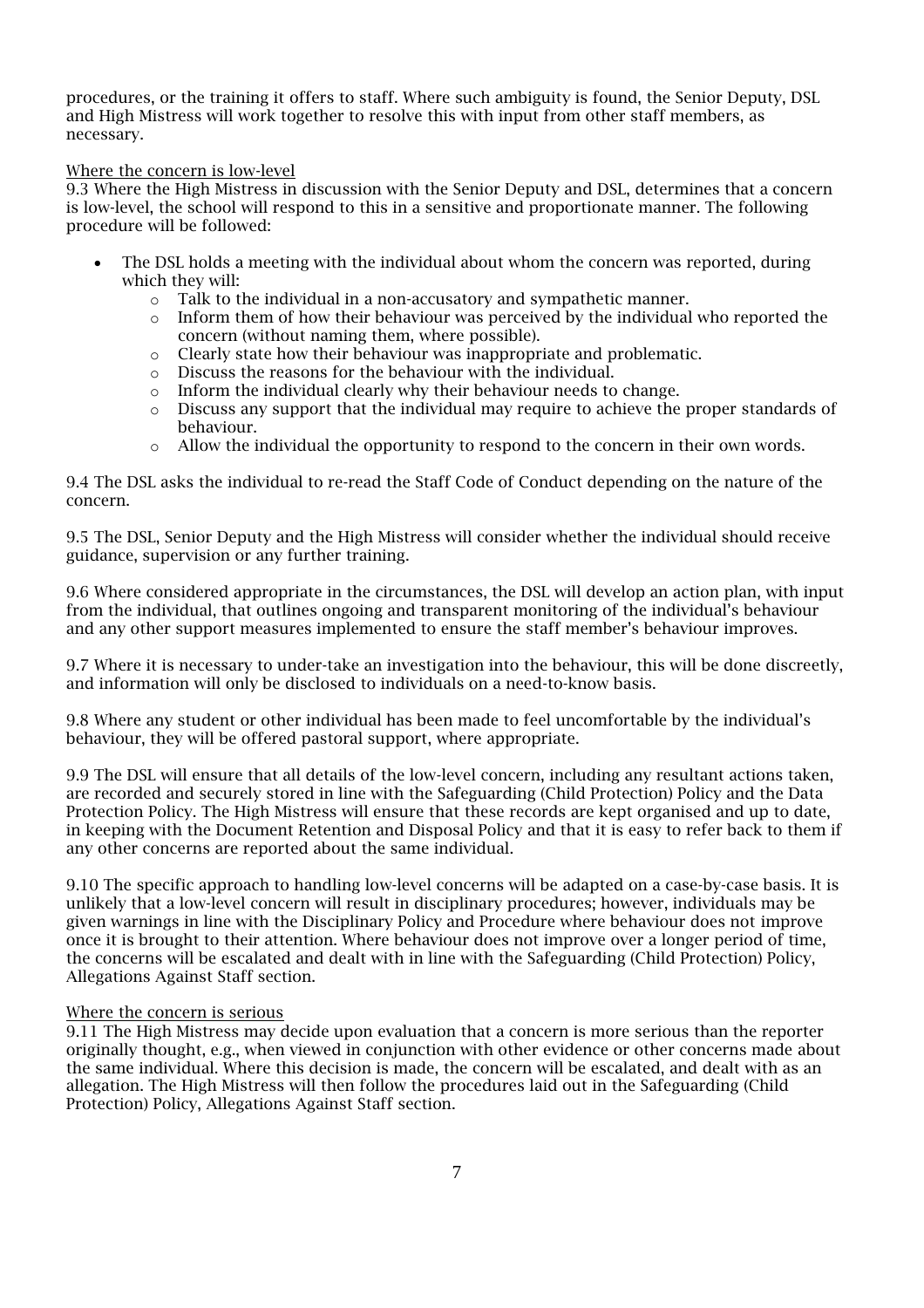# 10. Record keeping

10.1 The school will retain all records of low-level concerns, excluding those that were found to be unfounded. The DSL will ensure that all records include the most accurate and up-to-date information and will store them in the electronic low-level concerns file. The DSL will ensure that all low-level concerns are stored together, in an organised and consistent manner, to ensure they can be easily reviewed and analysed where necessary.

10.2 Records will include:

- A clear and comprehensive summary of the concern.
- Details of how the concern was followed up and resolved.
- A note of any action taken, decisions reached, and the outcome.
- The name of the individual sharing concerns if the individual wishes to remain anonymous, this will be respected as far as reasonably possible.

10.3 The DSL will periodically review the recent low-level concerns made to ensure that they are being appropriately dealt with and to check for any concerning behaviour patterns amongst the staff cohort as a whole. The DSL will keep records of these reviews.

10.4 Where any concerning patterns of behaviour have been identified with regard to a member of staff, the DSL will consult with the High Mistress to decide on a course of action. Where a pattern of behaviour has become so concerning that it meets the harms threshold, this will be referred to the LADO as soon as practicable.

10.5 Records of low-level concerns will not be kept in the HR file of the individuals to whom the concerns pertain, unless there have been multiple low-level concerns made about the same individual. Where a concern is thought to be serious and is processed as an allegation, records of this will be kept in staff personnel files. Where multiple low-level concerns have been made about the same individual, these will be kept together, and in chronological order.

10.6 Where an allegation is made about an individual who has previously been subject to such allegations, or where a low-level concern is reclassified as a serious concern after meeting the harms threshold, all records of low-level concerns about that individual will be moved to the staff personnel file and kept alongside records of the allegation.

10.7 The DSL will ensure that all records are kept in a manner that is consistent with the Staff Data Protection Policy and the Document Retention and Disposal Policy. Records will be confidential, kept password-protected, and managed correctly, in keeping with both policies.

10.8 The school will only refer to concerns about a staff member in employment references where they have amounted to a substantiated safeguarding allegation, i.e., it has met the harms threshold and has been found to have basis through investigation, or where it is not exclusively a safeguarding issue and forms part of an issue that would normally be included in a reference, e.g., misconduct or poor performance. Low-level safeguarding concerns will not be included in a reference, unless they have comprised a pattern of behaviour that has met the harms threshold.

# 11. Monitoring and review

11.1 This policy will be reviewed annually by the High Mistress and DSL, and in response to any new safeguarding requirements or concerns surrounding the wider cultural issues in the school.

# 12. Low-level concern reporting form

12.1 Thank you for reporting your concerns to the safeguarding team; we are grateful to you for taking the safety and welfare of our students seriously. Please fill in the below form, including as much detail as you can, and return it directly to the High Mistress, Senior Deputy or DSL. Please refrain from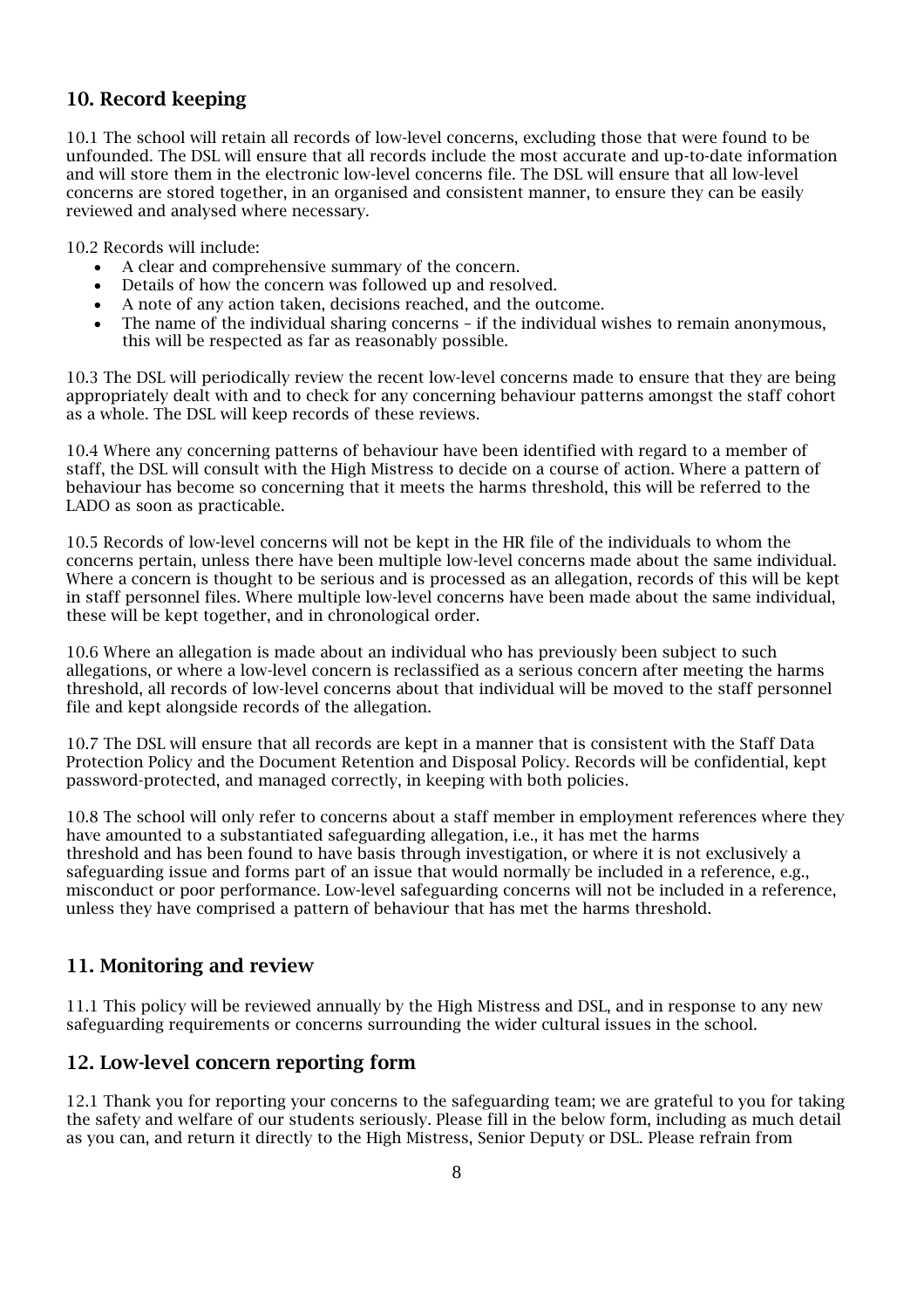discussing this concern with anyone other than the individuals named above until the matter has been investigated. We ask that you keep all details, including the name of the staff member to whom the concern pertains, confidential.

| <b>Your details</b>                                                                                                                                                                                                  |  |  |  |  |
|----------------------------------------------------------------------------------------------------------------------------------------------------------------------------------------------------------------------|--|--|--|--|
| Name (optional)                                                                                                                                                                                                      |  |  |  |  |
| Role                                                                                                                                                                                                                 |  |  |  |  |
| Date and time of completing this form                                                                                                                                                                                |  |  |  |  |
| Details of individual whom the concern is about                                                                                                                                                                      |  |  |  |  |
| <b>Name</b>                                                                                                                                                                                                          |  |  |  |  |
| Role                                                                                                                                                                                                                 |  |  |  |  |
| Relationship to the individual reporting<br>the concern, e.g., manager, colleague                                                                                                                                    |  |  |  |  |
| <b>Details of concern</b>                                                                                                                                                                                            |  |  |  |  |
| and/or incident are you reporting? What exactly happened? Why does the behaviour<br>and/or incident worry you? Why do you believe the behaviour and/or incident is not<br>consistent with our Staff Code of Conduct? |  |  |  |  |
| Details of any children or young people involved                                                                                                                                                                     |  |  |  |  |
| Name(s)                                                                                                                                                                                                              |  |  |  |  |
| Do you believe there is a risk of harm to<br>the above children or young people,<br>either now or in the future, as a result of                                                                                      |  |  |  |  |
| the individual's behaviour? Explain your<br>answer.                                                                                                                                                                  |  |  |  |  |
| <b>Signature</b>                                                                                                                                                                                                     |  |  |  |  |
| For use by safeguarding team upon receipt of concern                                                                                                                                                                 |  |  |  |  |